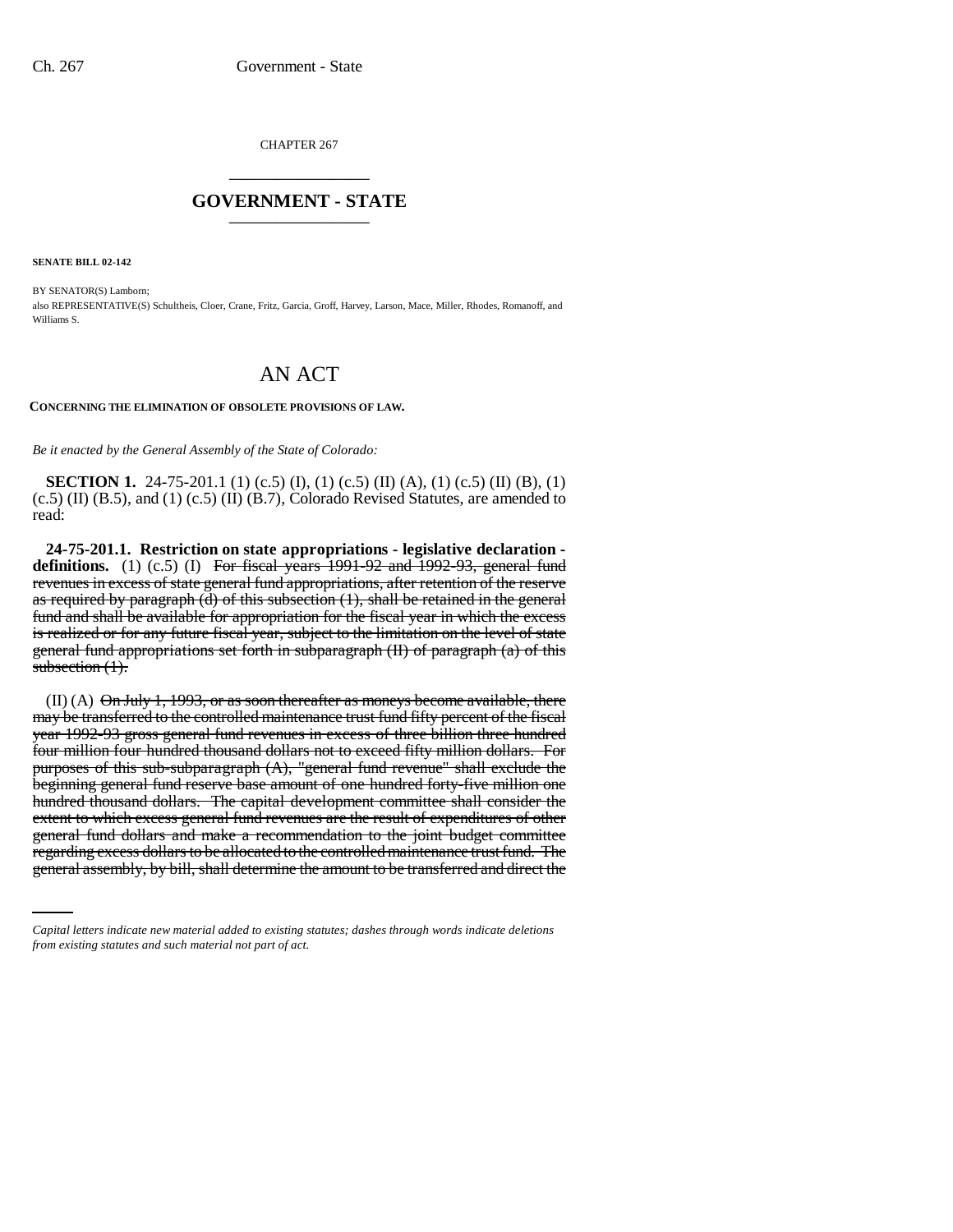state treasurer and the controller to make such transfer to the controlled maintenance trust fund.

(B) Except as otherwise provided in sub-subparagraph  $(B.7)$  of this subparagraph (II), for the 1995-96 fiscal year and For each fiscal year, thereafter, following the adoption by the general assembly of the general appropriation bill, there may be transferred to the controlled maintenance trust fund fifty percent of the general fund revenues for the prior fiscal year in excess of general fund appropriations, statutory rebates, and statutory transfers, not to exceed fifty million dollars, and after retention of the reserve required by paragraph (d) of this subsection (1). The capital development committee shall consider the extent to which excess general fund revenues are the result of expenditures of other general fund dollars and make a recommendation to the joint budget committee regarding excess dollars to be allocated to the controlled maintenance trust fund. The general assembly shall, by joint resolution, presented to and signed by the governor, determine the amount to be transferred and direct the state treasurer and the controller to make such transfer to the controlled maintenance trust fund.

 $(B.5)$  In addition to any transfer that may be made to the controlled maintenance trust fund for the 1995-96 fiscal year pursuant to sub-subparagraph (B) of this subparagraph (II), the state treasurer and the controller shall transfer one hundred seventy-six million dollars from the general fund to the controlled maintenance trust fund on June 30, 1996.

(B.7) For the 1995-96 fiscal year only, twenty million dollars shall be transferred from the general fund to the capital construction fund, and such moneys are hereby appropriated from the capital construction fund to the controlled maintenance trust fund.

**SECTION 2. Repeal.** 24-75-201.1 (1) (c) (I), (1) (c) (II), (1) (c) (III), and (1) (c) (IV), 24-75-201.5 (1) (b) and (3), 24-75-211, 24-75-213, 24-75-214, 37-60-121 (5), 39-29-108.5, and 40-17-104 (2) and (3), Colorado Revised Statutes, are repealed.

**SECTION 3.** 40-22-101, Colorado Revised Statutes, is amended to read:

**40-22-101. Consolidation of roads - restrictions.** It is lawful for any railroad company or corporation, organized or existing under the laws of this state, and whose line or road is made or is in the process of construction to the boundary line of the state or to any point either in or out of the state, under authority of its laws, to merge and consolidate its capital stock, franchises, and property into and with the capital stock, franchises, and property of any other railroad company or corporation organized and existing under the laws of any adjoining state or territory whenever the two or more railroads of the companies or corporations so to be consolidated form a continuous line of railroad with each other or by means of any intervening railroad; and roads running to the bank of a river which is not bridged shall be held to be continuous. Nothing in this article shall be taken to authorize the consolidation of any company or corporation of this state with that of any other state, or a territory, unless the laws of such other state or territory authorize such consolidation; but parallel or competing lines of railroad shall not be consolidated.